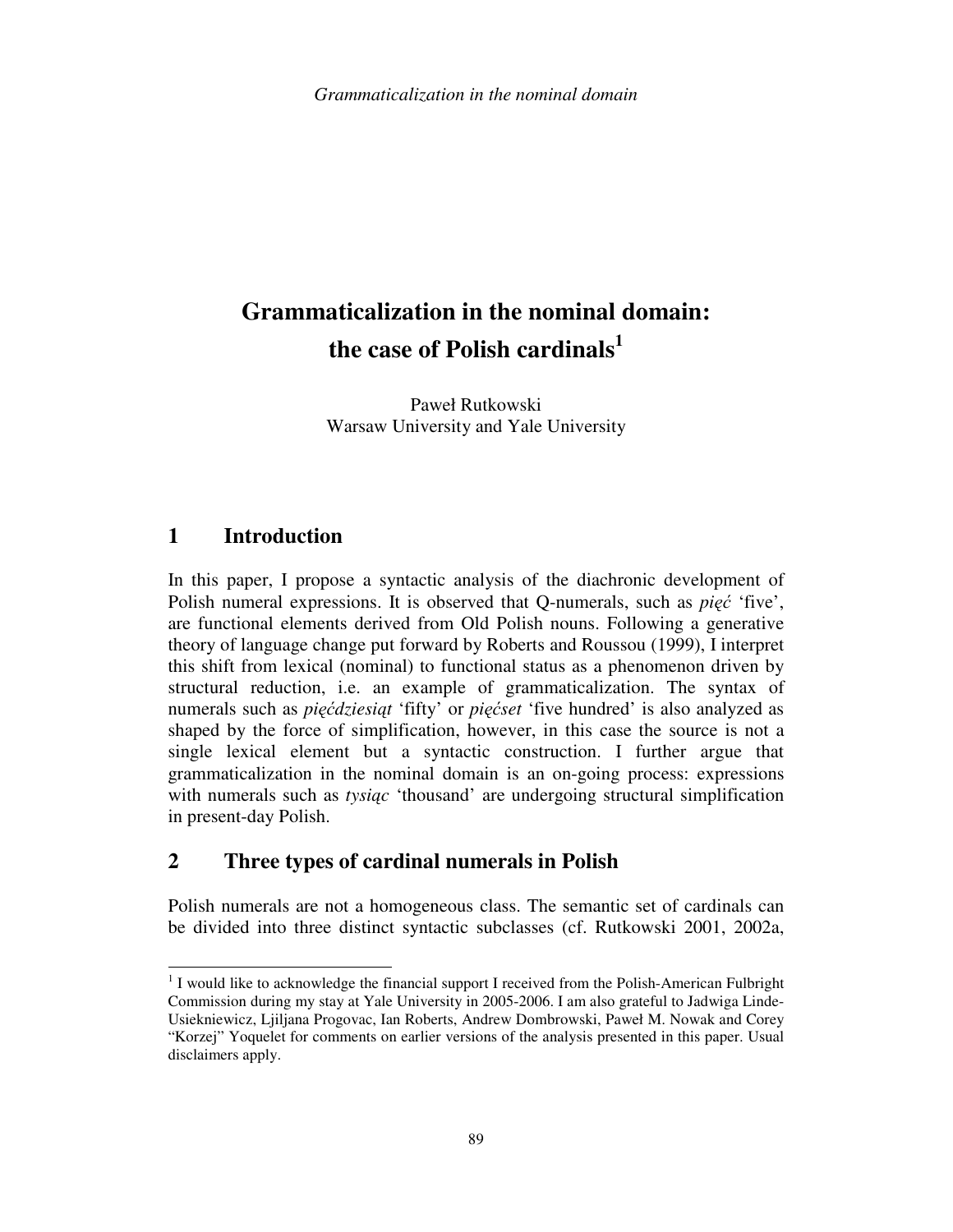Rutkowski and Szczegot 2001; see also Neidle 1988, Franks 1995, Giusti and Leko 1996 for similar classifications proposed for other Slavic languages):

- *A-numerals* (adjectival numerals) the four lowest numerals (*jeden* 'one', *dwa*  'two', *trzy* 'three' and *cztery* 'four')
- - *N-numerals* (nominal numerals) very large numerals such as *tysi*ą*c* 'thousand', *milion* 'million', *miliard* 'billion' etc.
- *Q-numerals* (numerals proper) numerals such as *pi*ęć 'five', *pi*ę*tna*ś*cie* 'fifteen', *pi*ęć*dziesi*ą*t* 'fifty' or *pi*ęć*set* 'five hundred' (this is the biggest subclass).

These three subclasses differ in terms of case assignment. N-numerals resemble nouns because they always assign genitive to the quantified noun. Q-numerals require that the noun take genitive only when the larger nominal expression is in a structural case (nominative or accusative) position. In the context of inherent cases (genitive, dative, locative and instrumental)<sup>2</sup>, Q-numerals agree in case with the noun. Finally, A-numerals agree with the quantified noun in all case contexts. These three patterns of morpho-syntactic behaviour are illustrated below: note that the verb *lubi*ć 'like' assigns accusative, whereas the verb *doradza*ć 'advise' requires dative.

N-numerals:

| (1a) | Cezary lubi milion<br>osób.           | [structural case context] |
|------|---------------------------------------|---------------------------|
|      | Cezary likes million-ACC people-GEN   |                           |
|      | 'Cezary likes one million people.'    |                           |
| (1b) | *Cezary lubi milion<br><i>osoby.</i>  |                           |
|      | Cezary likes million-ACC people-ACC   |                           |
| (2a) | Cezary doradza milionowi osób.        | [inherent case context]   |
|      | Cezary advises million-DAT people-GEN |                           |
|      | 'Cezary advises one million people.'  |                           |
| (2b) | *Cezary doradza milionowi osobom.     |                           |
|      | Cezary advises million-DAT people-DAT |                           |

<sup>&</sup>lt;sup>2</sup> For a more detailed discussion of the structural/inherent case distinction in Polish, see, e.g., Franks (1995), Przepiórkowski (1996), Rutkowski (2002a).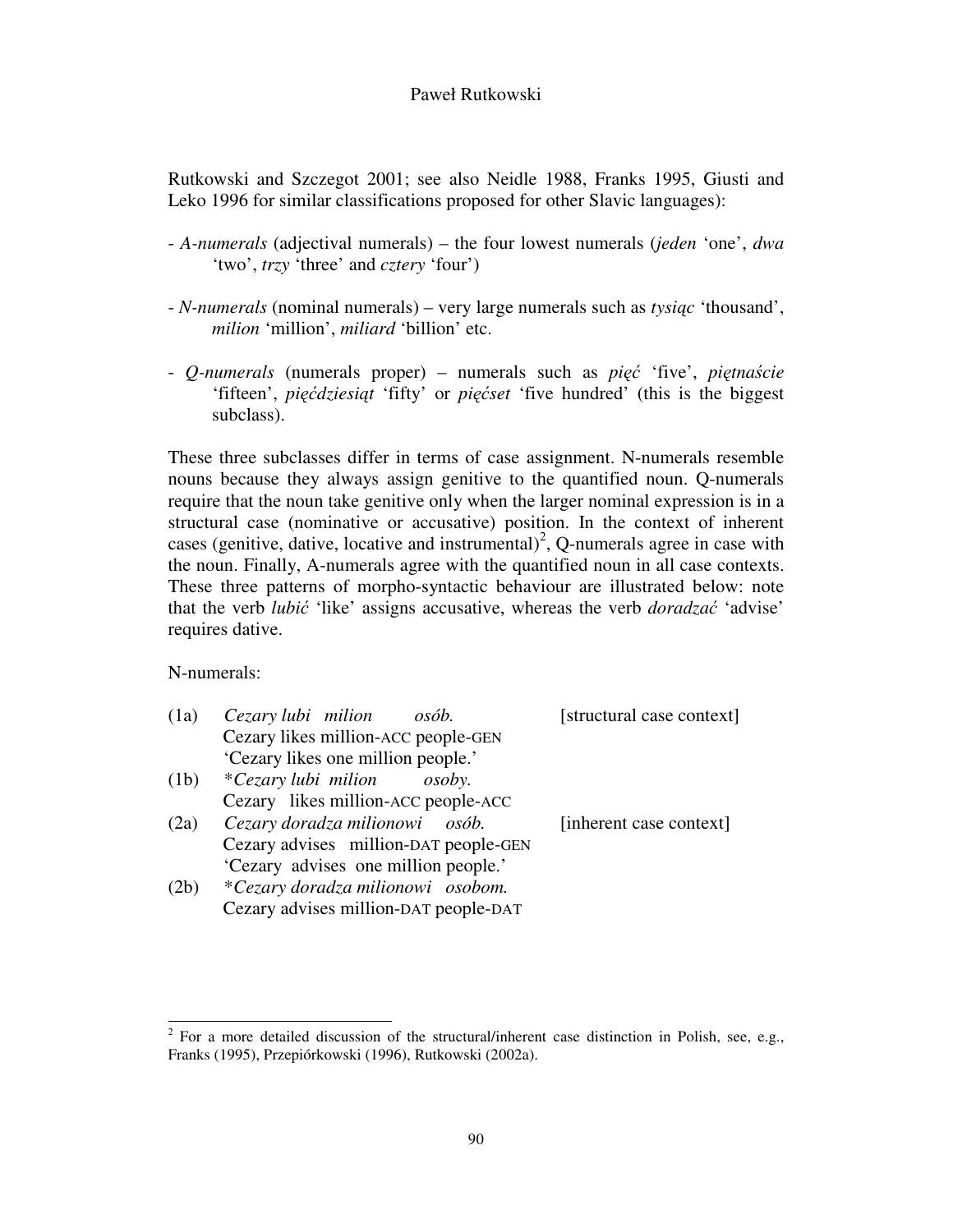### *Grammaticalization in the nominal domain*

### Q-numerals:

|      | (3a) Cezary lubi pięć osób.         | [structural case context] |  |
|------|-------------------------------------|---------------------------|--|
|      | Cezary likes five-ACC people-GEN    |                           |  |
|      | 'Cezary likes five people.'         |                           |  |
| (3b) | *Cezary lubi pięć osoby.            |                           |  |
|      | Cezary likes five-ACC people-ACC    |                           |  |
| (4a) | Cezary doradza pięciu osobom.       | [inherent case context]   |  |
|      | Cezary advises five-DAT people-DAT  |                           |  |
|      | 'Cezary advises five people.'       |                           |  |
| (4b) | *Cezary doradza pięciu osób.        |                           |  |
|      | Cezary advises five-DAT people-GEN  |                           |  |
|      |                                     |                           |  |
|      | A-numerals:                         |                           |  |
|      |                                     |                           |  |
|      | $(5a)$ Cezary lubi trzy osoby.      | [structural case context] |  |
|      | Cezary likes three-ACC people-ACC   |                           |  |
|      | 'Cezary likes three people.'        |                           |  |
| (5b) | *Cezary lubi trzy osób.             |                           |  |
|      | Cezary likes three-ACC people-GEN   |                           |  |
| (6a) | Cezary doradza trzem osobom.        | [inherent case context]   |  |
|      | Cezary advises three-DAT people-DAT |                           |  |
|      | 'Cezary advises three people.'      |                           |  |
| (6b) | *Cezary doradza trzem osób.         |                           |  |
|      | Cezary advises three-DAT people-GEN |                           |  |

The following table summarizes this complicated pattern of case assignment:

Table 1: Genitive assignment in Polish numeral expressions

| Genitive assignment    | N-numerals | D-numerals | A-numerals |
|------------------------|------------|------------|------------|
| in structural contexts |            |            |            |
| in inherent contexts   |            |            |            |

Rutkowski (2001, 2002a) attempts to account for this tripartite division by assuming that A-numerals are specifier-based modifiers (c.f., e.g., Giusti and Leko 1996, Veselovská 2001), and N-numerals have the syntactic status of nouns, whereas Q-numerals are functional elements, which are base-generated in a special projection (QP) in the region between DP and NP. The three possible syntactic locations of numerals are illustrated below: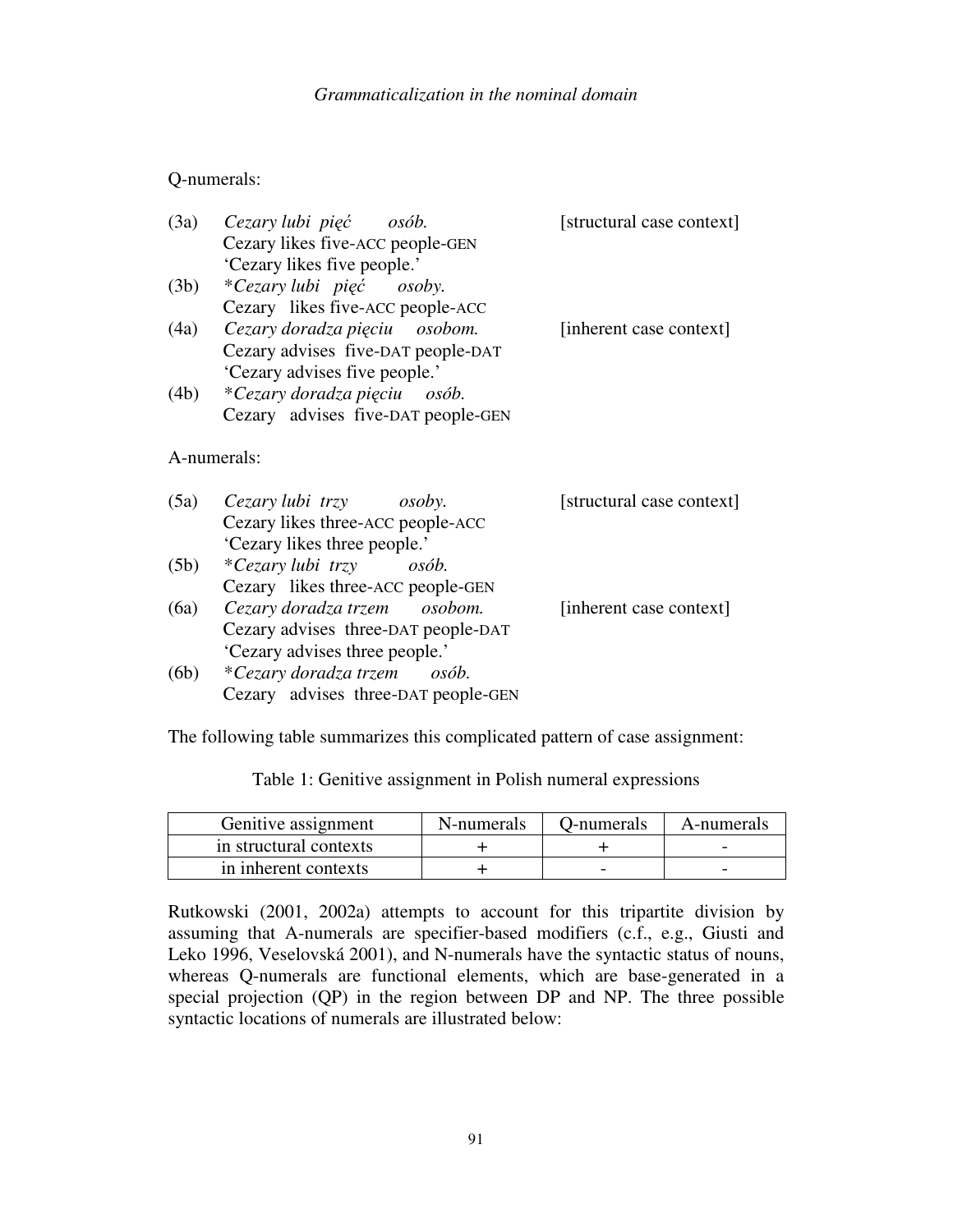

This analysis can explain the complex pattern of case assignment in Q-type expressions. If functional (as opposed to lexical) elements are inserted into the syntax after inherent case assignment but before structural case assignment, their inability to assign case in the inherent case contexts is straightforward (the noun has already been assigned an inherent case value). Thus, Q-numerals, being functional, can only assign genitive in structural contexts (see Veselovská 2001, Rutkowski 2001, 2002a, for a more detailed analysis).

# **3 Q-numerals are grammaticalized nouns**

The mixed pattern of case assignment in Q-type numeral expressions is a relatively recent innovation in Polish. In the 15th and 16th centuries, the equivalents of today's Q-numerals assigned genitive in both structural and inherent contexts (see, e.g., Klemensiewicz, Lehr-Spławiński and Urbańczyk 1964):

| (8a) | siedm          | grzechow               | [Old Polish - structural case context] |
|------|----------------|------------------------|----------------------------------------|
|      |                | seven-NOM sins-GEN     |                                        |
|      | 'seven sins'   |                        |                                        |
| (8b) | *siedm grzechy |                        |                                        |
|      |                | seven-NOM sins-NOM     |                                        |
| (9a) |                | siedmią grzechow       | [Old Polish - inherent case context]   |
|      |                | seven-INSTR sins-GEN   |                                        |
|      | 'seven sins'   |                        |                                        |
| (9b) | $*$ siedmią    | grzechy                |                                        |
|      |                | seven-INSTR sins-INSTR |                                        |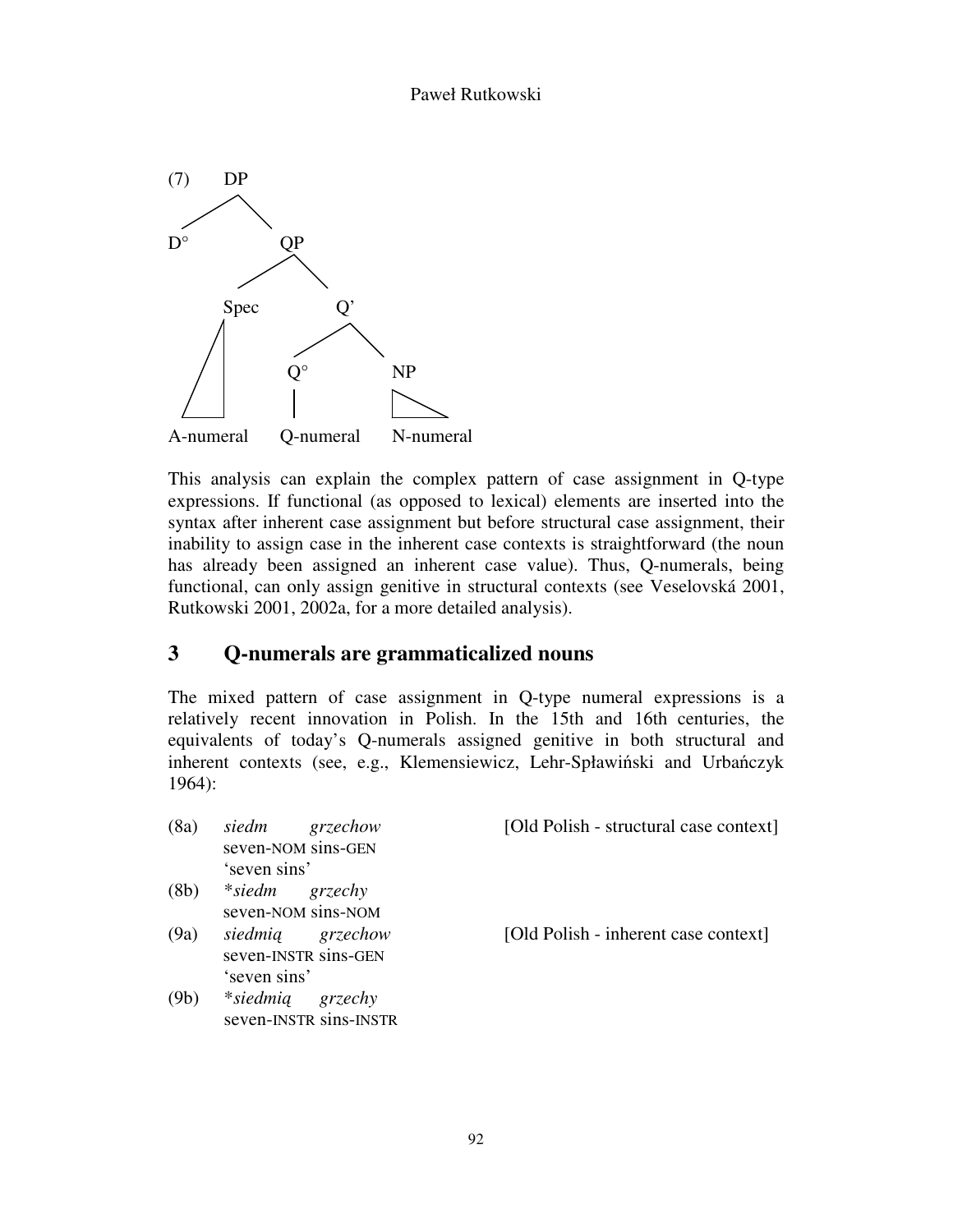The above data show that Old Polish numerals such as *siedm* 'seven' behaved like regular nouns or N-numerals (*tysi*ą*c* 'thousand' etc.). It is important to stress that, in Modern Polish, when expressions containing Q-numerals are sentential subjects, they do not agree with the verb – instead, the verb assumes a "neutral" form (third person neuter singular). As shown by Krasnowolski (1897), Szober (1923) and Schenker (1971), among others, there is both inflectional and syntactic evidence that Q-numerals in examples such as the following are accusative rather than nominative:

(10) Siedmiu rajtarów spało. seven-ACC cavalrymen-GEN slept-3SG.NEUT 'Seven cavalrymen were sleeping.'

Some researchers have argued that it is the accusative status of subject Qnumerals that causes the lack of agreement with the verb – cf. Franks 1995, Przepiórkowski 2004, Rutkowski, 2000. Interestingly, Old Polish numerals such as *siedm* 'seven' were regular feminine nouns – they agreed with the verb and were unambiguously nominative, which is indicated by the inflectional form of the demonstrative in the following examples (cf. Klemensiewicz, Lehr-Spławiński and Urbańczyk 1964:401):

- (11) Ona siedm panien szła. [Old Polish] that-NOM.FEM seven-NOM maidens-GEN walked-3SING.FEM 'Those seven maidens were walking.'
- (12) Tamte siedem panien szło. [Modern Polish] those-ACC.FEM seven-ACC maidens-GEN walked.3SING.NEUT 'Those seven maidens were walking.'

In this way, the syntactic behaviour of the Old Polish numeral *siedm* 'seven' was not different from feminine group nouns such as *grupa* 'group':

(13) Tamta grupa panien szła. [Modern Polish] that-NOM.FEM group-NOM maidens-GEN walked-3SING.FEM 'That group of maidens walked.'

Therefore, there is no reason to assume that the Old Polish equivalents of today's Q-numerals were functional elements. The change from lexical to functional status has occurred between the 16th century and the present. This diachronic development patterns with what Roberts and Roussou (1999) consider grammaticalization, i.e. the reanalysis of lexical material as functional material. This model of grammaticalization assumes that the phenomenon in question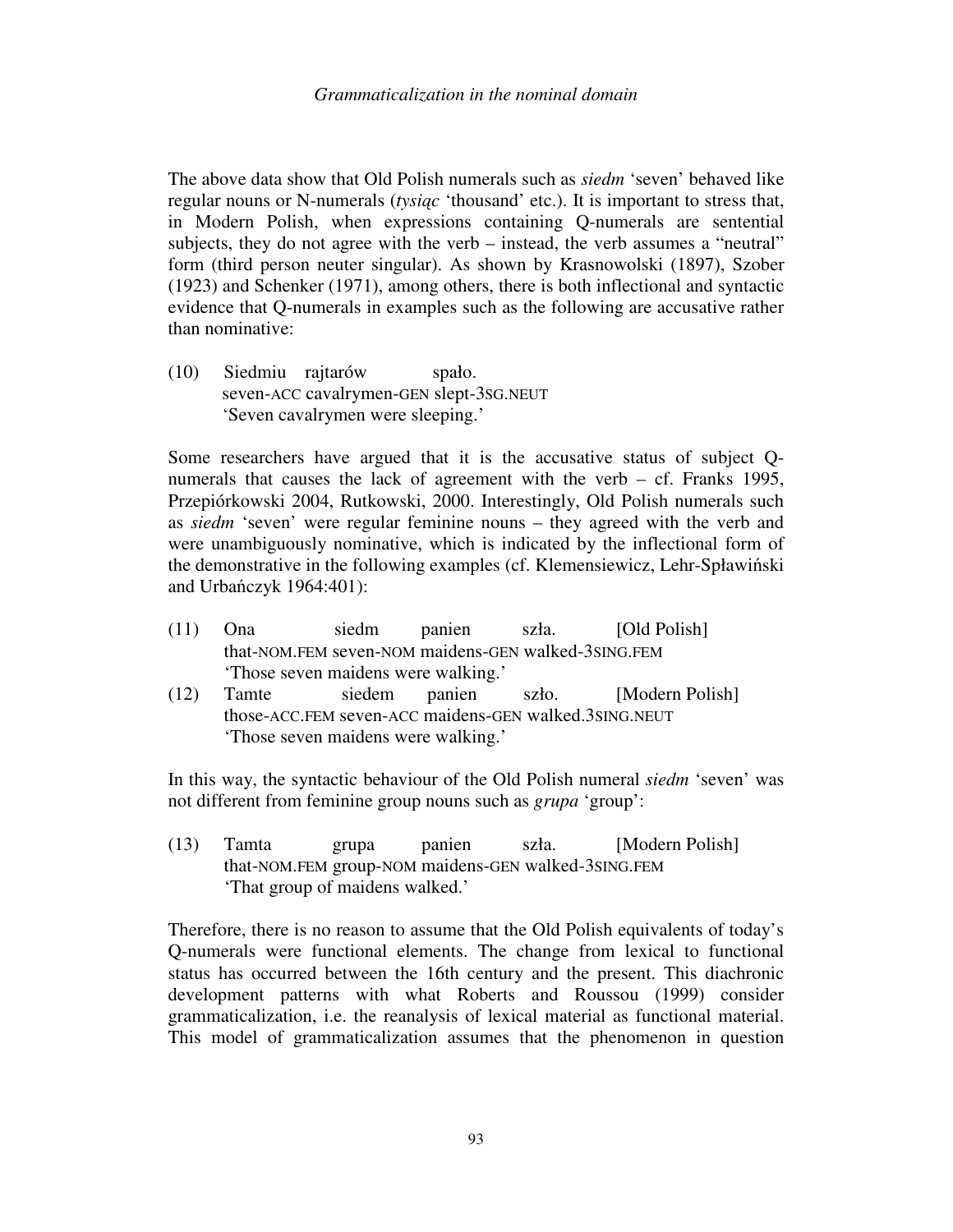involves structural simplification – with a biphrasal expression becoming monophrasal. This is exactly what has happened in the historical evolution of Polish numerical structures. Old Polish numeral expressions consisted of two regular nouns; both of them projected full NPs and DPs. In Modern Polish, due to the N-to-Q (lexical-to-functional) shift of the numeral, these two extended projections have been reduced to only one (see Rutkowski 2002b, for a more detailed discussion):

(14) Diachronic loss of structure in Polish Q-type numeral expressions



As a result of this structural simplification, the case assigning properties of Qnumerals have changed: as mentioned in the previous section, Modern Polish cardinals such as *siedem* 'seven' are functional elements, which makes them unable to assign genitive in inherent case contexts.

It might be observed that, cross-linguistically, the phenomenon of grammaticalization is very often accompanied by processes of phonological erosion, adaptation and assimilation, as well as by the loss of independent morphosyntactic status of the grammaticalized elements (which often leads to morphological fusion) – cf., e.g., Croft  $(2000)$ , Lehmann  $(1982)$ . These processes were also present in the historical development of Polish Q-numerals. Some of those morphophonological changes started much earlier than syntactic grammaticalization. In Old Slavic, cardinalities such as '11' or '12' were expressed by means of complex syntactic constructions: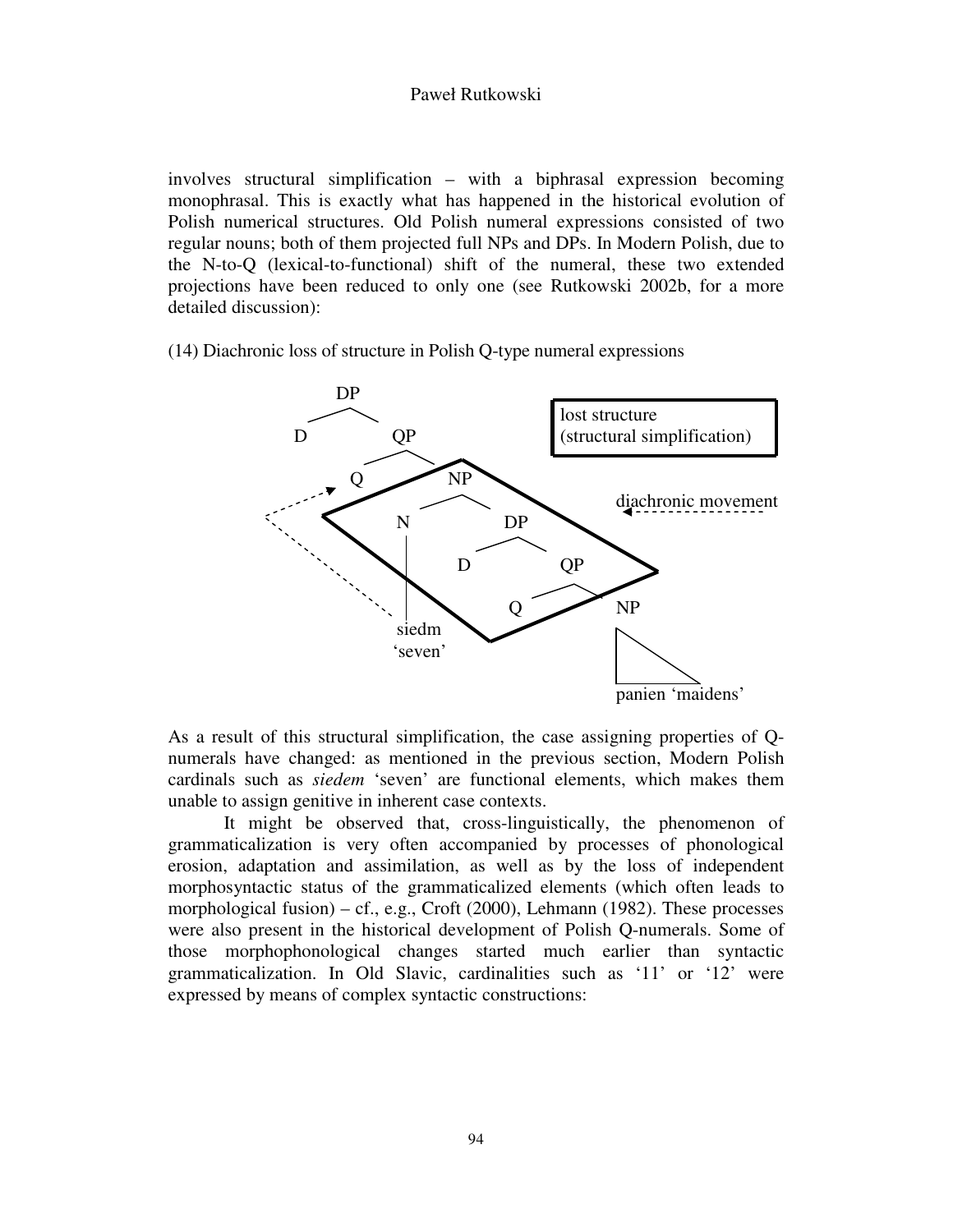| (15) | jedinъ na desete | [Old Slavic] |
|------|------------------|--------------|
|      | on ten<br>one    |              |
|      | 'eleven'         |              |
| (16) | dъva na desete   | [Old Slavic] |
|      | two on ten       |              |
|      | 'twelve'         |              |
| (17) | tri na desete    | [Old Slavic] |
|      | three on ten     |              |
|      | 'thirteen'       |              |

In Old Polish, these numerical expressions became simplified phonologically but not syntactically. As in Old Slavic, it was only the first element (the head of the whole construction) that declined, whereas the PP headed by the preposition *na* 'on' remained undeclinable in the eroded form *na*ś*cie* (cf. Klemensiewicz 1974: 111). This is illustrated below (note that *z* 'with' is an instrumental assigner):

| (18) | siedm- na-ście wsi                   | [Old Polish] |
|------|--------------------------------------|--------------|
|      | seven-NOM on ten villages-GEN        |              |
|      | 'seventeen villages'                 |              |
|      | (19) z siedmią- na-ście wsi          | [Old Polish] |
|      | with seven-INSTR on ten villages-GEN |              |
|      | 'with seventeen villages'            |              |

If the head numeral was an A-numeral (the distinction between the four lowest numerals and the rest of the cardinal set was present as early as in Old Slavic), it agreed with the quantified noun – the noun not being assigned genitive:

| (20) | dwiema- na-ście wsiom       | [Old Polish] |
|------|-----------------------------|--------------|
|      | two-DAT on ten villages-DAT |              |
|      | 'twelve villages'           |              |

The syntactic structure of the above expressions should be represented in the following way (with the PP as a kind of adjunct):

(21) Num (PP) N

However, in Modern Polish, cardinalities such as '12' are expressed with simplex Q-numerals: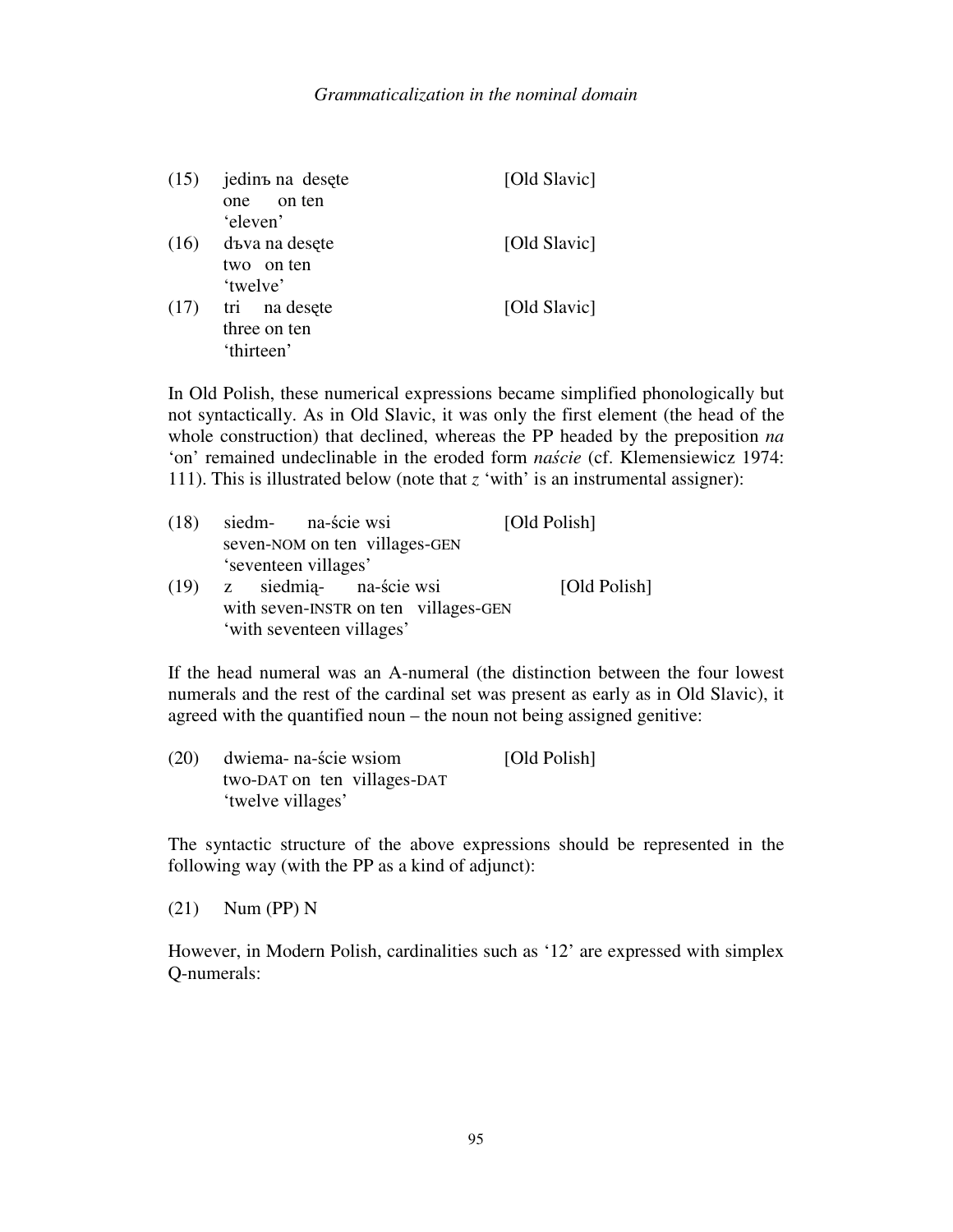| (22) | siedemnaście wsi                    | [structural context] |
|------|-------------------------------------|----------------------|
|      | seventeen-ACC villages-GEN          |                      |
|      | 'seventeen villages'                |                      |
| (23) | siedemnastoma wsiami<br>Z.          | [inherent context]   |
|      | with seventeen-INSTR villages-INSTR |                      |
|      | 'with seventeen villages'           |                      |

This means that the Num PP sequence has been syntactically reanalyzed: its elements are no longer independent, they have been fused. As with other Qnumerals, the case marking on the counted noun depends on the case context (structural or inherent).

# **4 Grammaticalization of N-numerals**

The phenomenon of syntactic grammaticalization can also be traced in the historical development of complex numerical structures containing N-numerals. Rutkowski and Maliszewska (2006) analyse Modern Polish N-numerals as lexical heads projected within the same DP as the quantified noun:



The assumption that N-numerals do not project higher functional layers finds support in the fact that they cannot be pre-modified. I assume that adjectival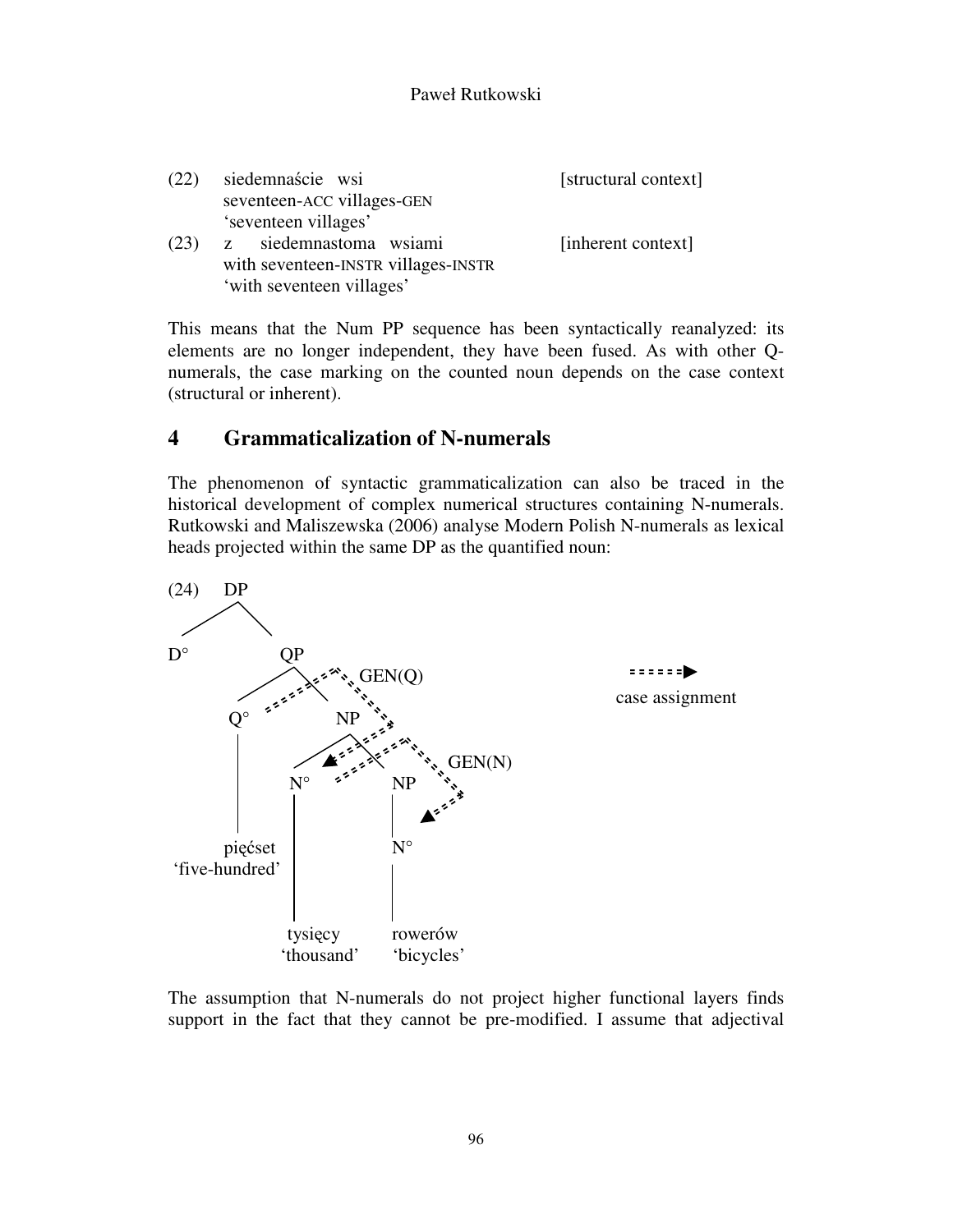modifiers are hosted in functional phrases above the modified noun – if there is no functional material above N-numerals, no pre-modification can be possible:

- (25a) niecałe pięćset rowerów incomplete-ACC five-hundred-ACC bicycles-GEN 'less than five hundred bicycles'
- (25b) niecałe pięćset tysięcy rowerów incomplete-ACC five-hundred-ACC thousands-GEN bicycles-GEN 'less than five hundred thousand bicycles'
- (25c) \*pięćset niecałych tysięcy rowerów five-hundred-ACC incomplete-GEN thousands-GEN bicycles-GEN

The Q-numeral and N-numeral seem to be inseparable – they belong to the same numerical expression. However, the N slot occupied by the N-numeral should not be analysed as a functional position (as shown in Section 2, N-numerals are genitive assigners in both structural and inherent case contexts). The nominal status of N-numerals can be best observed in structures with personal pronouns. Polish personal pronouns (as opposed to regular nouns) always precede Qnumerals:

- (26a) sześćset Francuzek six-hundred-ACC Frenchwomen-GEN 'six hundred Frenchwomen'
- (26b) ich sześćset they-GEN six-hundred-ACC 'six hundred of them'

The above word order asymmetry finds a principled explanation if we assume that the pronoun is base-generated in N, assigned genitive, and then raised to D (for referential reasons) – see Rutkowski (2002c). However, in structures with Nnumerals, the N-to-D movement of the personal pronoun is not possible:

|                                    | (27a) sześćset                         |                               | tysięcy Francuzek |                                               |
|------------------------------------|----------------------------------------|-------------------------------|-------------------|-----------------------------------------------|
|                                    |                                        |                               |                   | six-hundred-ACC thousands-GEN Frenchwomen-GEN |
| 'six hundred thousand Frenchwomen' |                                        |                               |                   |                                               |
|                                    |                                        | $(27b)$ *ich sześćset tysięcy |                   |                                               |
|                                    | they-GEN six-hundred-ACC thousands-GEN |                               |                   |                                               |

The ungrammaticality of (27b) would follow from the nominal status of the Nnumeral: the personal pronoun does not move up because D can attract only the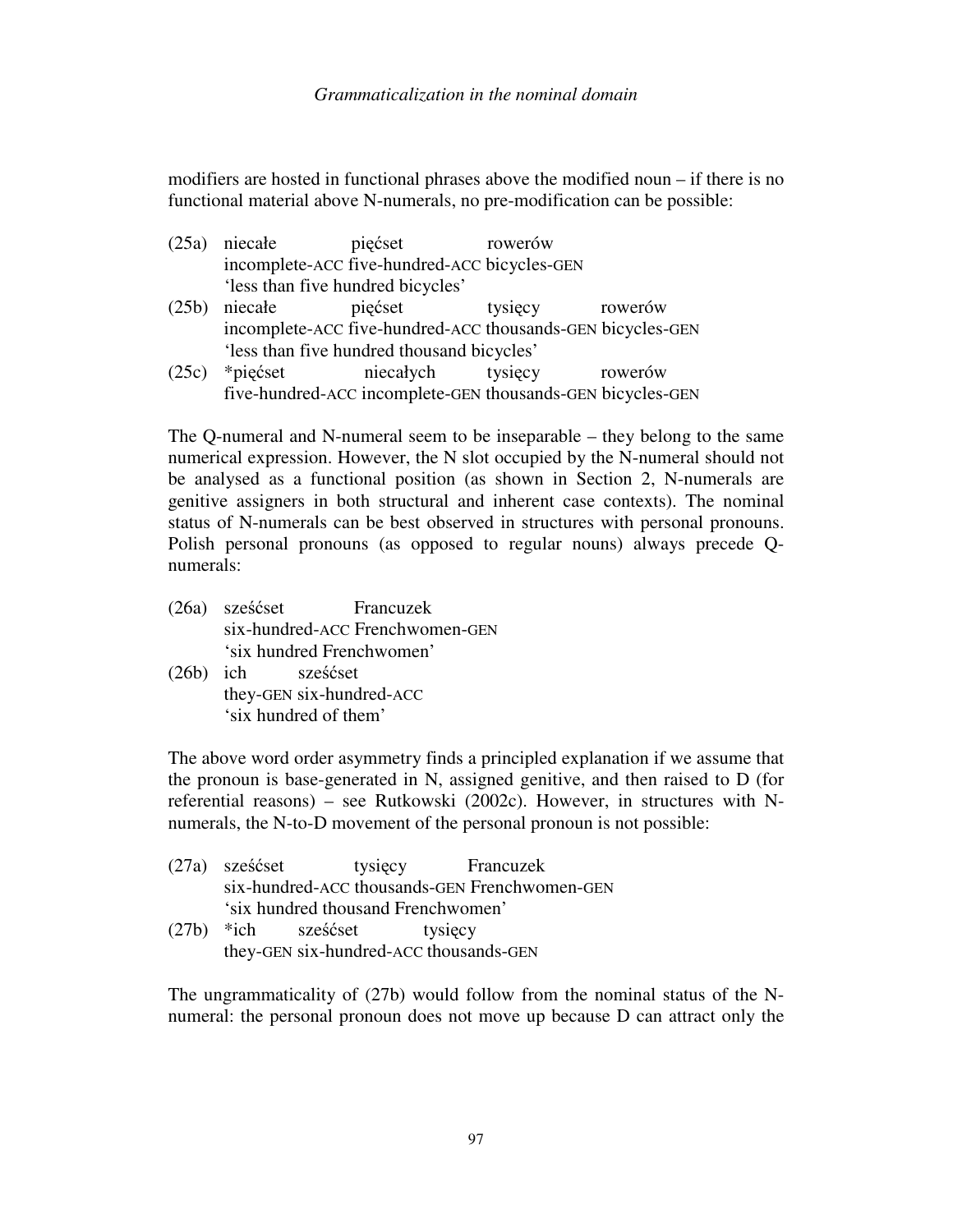closest N-type element (which is not a personal pronoun in this case). The derivations of examples (26b) and (27b) are shown in (28) and (29), respectively:



The unusual syntactic status of N-numerals (bare Ns projected between QP and NP) is reflected in their agreement properties. If the Q head is present, it obviously makes the verb assume the neutral form (see Section 3):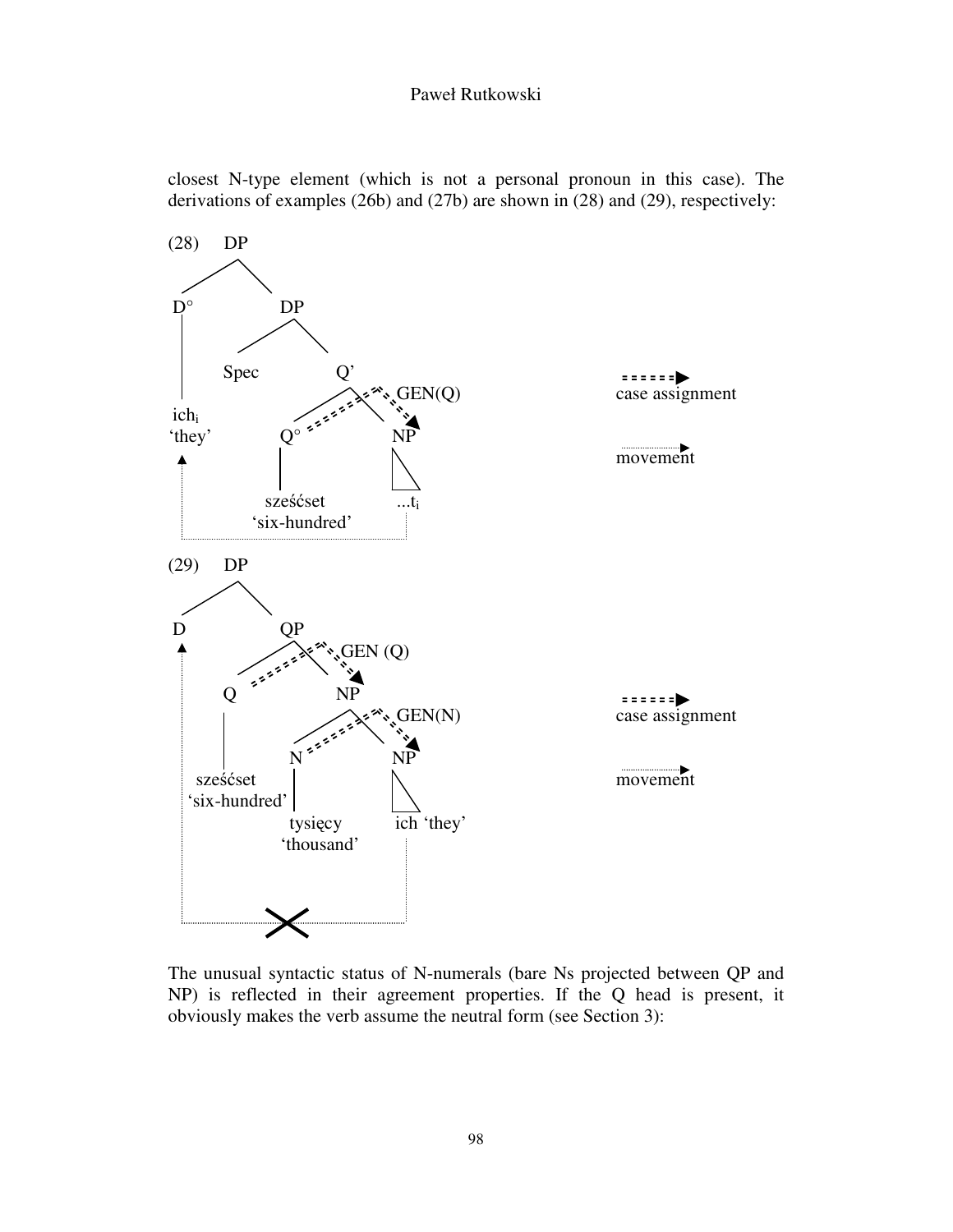(30) Siedem tysięcy rajtarów spało. seven-ACC thousands-GEN cavalrymen-GEN slept-3SG.NEUT 'Seven thousand cavalrymen were sleeping.'

However, even if the N-numeral is not preceded by a Q-numeral, the verb form is also third person neuter singular (although N-numerals such as *tysi*ą*c* are morphologically masculine):

(31) Tysiąc rajtarów spało. thousand-ACC cavalrymen-GEN slept-3SG.NEUT 'One thousand cavalrymen were sleeping.'

The above fact can be accounted for if, in structures such as (31), the N-numeral is analyzed as accusative rather than nominative (cf. Rutkowski 2000). If this analysis is on the right track, the phrasal status of N-numerals (i.e. their nonassociation with DPs) and their unusual case marking in the subject position (the same as the case marking of Q-numerals) can be explained as a result of a kind of grammaticalization process. I argue that Modern Polish N-numerals are gradually losing their nominal properties; they may be said to be half way between fully lexical and fully functional. They still assign genitive in all contexts but on the other hand, they are linked to the Q-type syntactic configuration. They resemble functional elements to a much greater extent than the Old Polish nouns from which they have developed. This process seems parallel to what happened to Old Polish complex numerals referring to numerosities such as '50' or '500'. They used to be syntactically analytic: they consisted of a cardinal and the noun meaning 'decade' or 'century' (cf. Szober 1923: 246-247). When the first element was an A-numeral, it agreed in case with the second element:

- (32) cztery dziesięci rajtarów four-NOM tens-NOM cavalrymen-GEN 'forty cavalrymen'
- (33) trzy sta rajtarów three-NOM hundreds-NOM cavalrymen-GEN 'three hundred cavalrymen'

However, when the first element was a higher cardinal (i.e. a syntactic noun), it assigned genitive to the element 'ten'/'hundred':

(34) pięć dziesiąt rajtarów five-NOM tens-GEN cavalrymen-GEN 'fifty cavalrymen'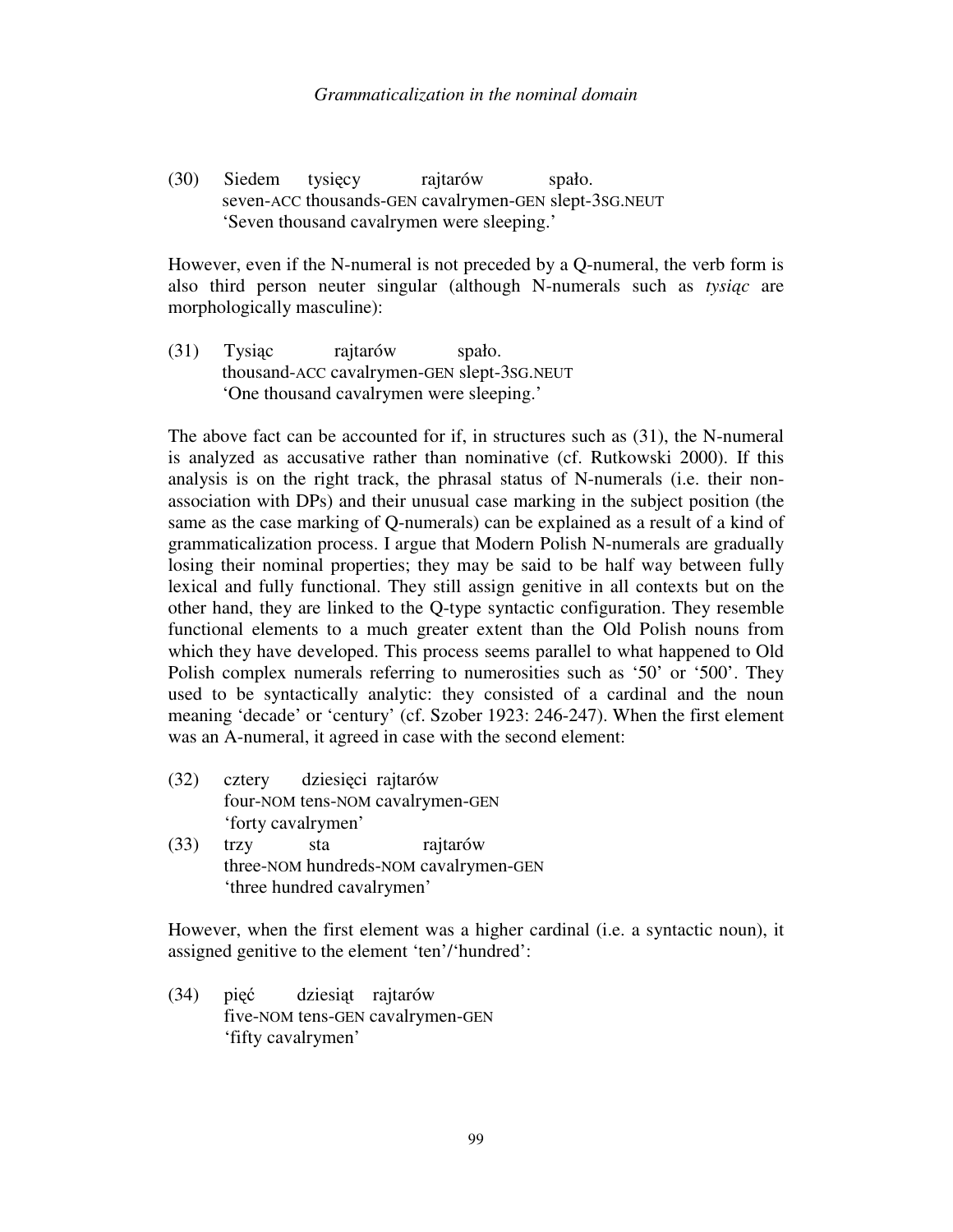(35) pięć set rajtarów five-NOM hundreds-GEN cavalrymen-GEN 'five hundred cavalrymen'

The above pattern matches the one found in Modern Polish structures with Nnumerals. However, the Old Polish numerical complexes shown above have been reanalyzed in Modern Polish as simplex Q-numerals:

- (36) pięćdziesiąt rajtarów fifty-ACC cavalrymen-GEN 'fifty cavalrymen'
- (37) pięćset rajtarów five-hundred-ACC cavalrymen-GEN 'five hundred cavalrymen'

Numerical expressions with N-numerals such as *tysi*ą*c* 'thousand' are unlikely to undergo a complete fusion because such a process of reanalysis would produce too many lexical entries (note that only eighteen new numerals evolved from the fused structures involving the nouns *dziesi*ęć 'ten' and *sto* 'hundred': '20'-'90' and '200'-'900'; in the case of structures with *tysi*ą*c* 'thousand', far more combinations are possible). However, the process of syntactic simplification, as broadly understood, seems to be the same in both these cases. Therefore, I conclude that syntactic grammaticalization is a scalar phenomenon: in the development of Polish numerical expressions, structures with elements such as 'ten' or 'hundred' have been grammaticalized to a greater extent than structures with elements such as 'thousand'. Still, the latter are structurally simplified with respect to regular nominal expressions.

# **5 Conclusion**

I hope to have shown that the diachronic development of the syntax of cardinal numerals between Old and Modern Polish is accounted for under the assumptions made by Roberts and Roussou (1999). I have employed their model of grammaticalisation to explain why Q-numerals are functional elements in Modern Polish, and how they evolved from Old Polish nouns. Structural simplification motivates primarily diachronic reduction of complex numeral expressions based on '10' and '100'. Finally, it has been observed that grammaticalization is in progress; N-type numeral expressions are undergoing syntactic simplification in Modern Polish.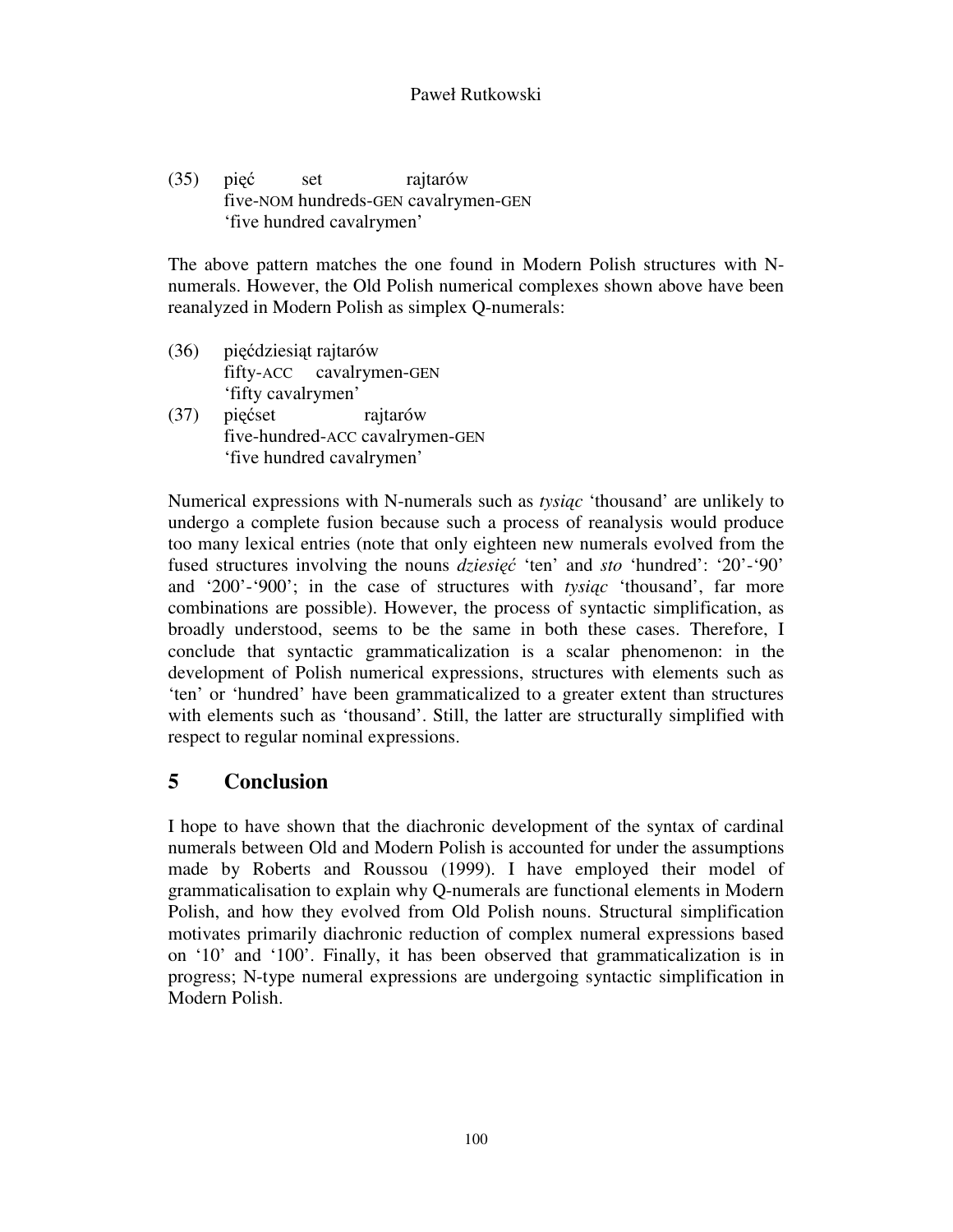### **References**

- Croft, William. 2000. *Explaining language change: an evolutionary approach*. Harlow: Pearson Education Limited.
- Franks, Steven. 1995. *Parameters of Slavic morphosyntax*. Oxford, New York: Oxford University Press.
- Giusti, Giuliana and Nedžad Leko. 1996. Definite and indefinite quantity expressions in Bosnian. In: *Determinatezza e indeterminatezza nelle lingue slave. Atti del convegno svoltosi a Firenze, 26-28 ottobre 1995*, ed. Rosanna Benacchio, Francesca Fici and Lucyna Gebert, 127-145. Padova: Unipress.
- Klemensiewicz, Zenon. 1974. *Historia j*ę*zyka polskiego*. Warszawa: Państwowe Wydawnictwo Naukowe.
- Klemensiewicz, Zenon, Tadeusz Lehr-Spławiński and Stanisław Urbańczyk. 1964. *Gramatyka historyczna j*ę*zyka polskiego*, 2nd edition. Warszawa: Państwowe Wydawnictwo Naukowe.
- Krasnowolski, Antoni. 1897. *Systematyczna składnia j*ę*zyka polskiego*. Warszawa: Drukarnia Estetyczna K. Sierpińskiego.
- Lehmann, Christian. 1982. *Thoughts on grammaticalization: a programmatic sketch*, vol. I. Köln: Institut für Sprachwissenschaft.
- Neidle, Carol. 1988. *The role of case in Russian syntax*. Dordrecht, Boston: Kluwer Academic Publishers.
- Przepiórkowski, Adam. 1996. Case assignment in Polish: towards an HPSG analysis. In *Studies in HPSG* (*Edinburgh Working Papers in Cognitive Science,* vol. 12), ed. Claire Grover and Enric Vallduví, 191-228. Edinburgh: University of Edinburgh.
- Przepiórkowski, Adam. 2004. O wartości przypadka podmiotów liczebnikowych. *Biuletyn Polskiego Towarzystwa J*ę*zykoznawczego/Bulletin de la Société Polonaise de Linguistique* 60:133-143.
- Roberts, Ian and Anna Roussou. 1999. A formal approach to "grammaticalization". *Linguistics* 37:1011-1041.
- Rutkowski, Paweł. 2000. Składnia polskich grup liczebnikowych: próba opisu formalnego. *Poradnik J*ę*zykowy* 8:10-28.
- Rutkowski, Paweł. 2001. Numeral Phrases in Polish and Estonian. In *Proceedings of the 18th Scandinavian Conference of Linguistics*, vol. 2, ed. Arthur Holmer, Jan-Olof Svantesson and Åke Viberg, 181-190. Lund: Lund University Press.
- Rutkowski, Paweł. 2002a. The syntax of Quantifier Phrases and the inherent vs. structural case distinction. *Linguistic Research* 7.1:43-74.
- Rutkowski, Paweł. 2002b. Numerals as grammaticalised nouns: a generative approach. *Interlingüística* 13.III:317-328.